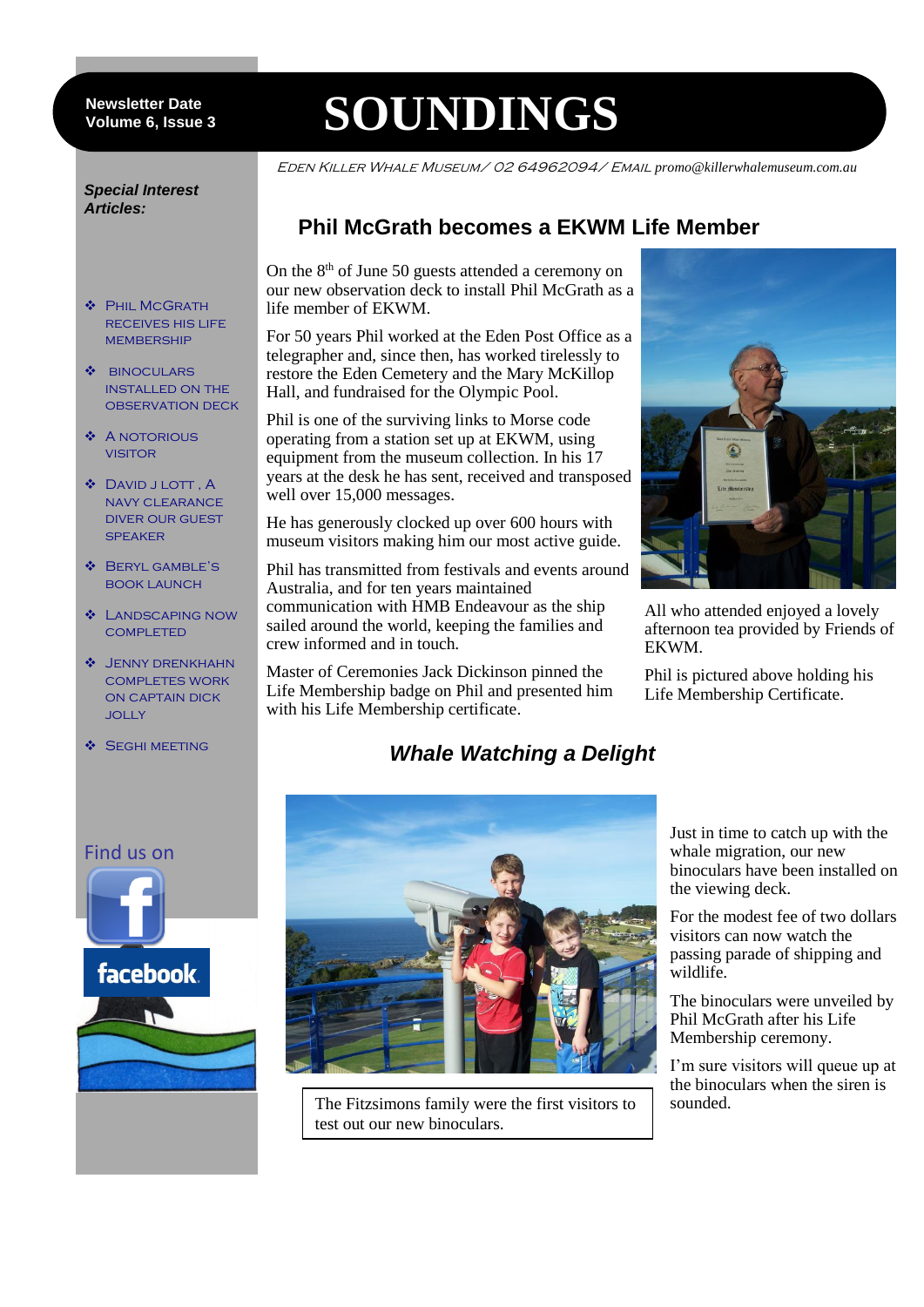

*The Notorious – a 15th Century revival*

We often see unusual craft tied up at the Eden wharf but this 17 meter replica of a Portuguese caravel certainly created plenty of interest.

The Notorious, built by the Wylie family from Victoria is said to be the only caravel in the southern hemisphere.

Launched in 2011 the ship was the culmination of a project to re-create the

history of the days when the Portuguese explored our coast.

The family chose Eden as their first port of call as they explore the East Coast.

Caravels enabled Europeans to leave the Mediterranean and cross oceans.

For those who have a secret wish to become a pirate then this is the vessel for you.



# *Diving into Danger*



A chance meeting outside Mitre 10 in Eden rekindled Navy Clearance Diver David Lott's interest in unexploded bombs, gave him a link to the Mallacoota WW11 Bunker, then provided us with an opportunity to hear about his fascinating work.

David signed on aged just 15 as a boy seaman and qualified four years later to work in small teams to clear, recover and investigate bombs.

He showed us many examples of bombs and the aftermath of their explosions.

 Unexploded bombs are still washing up on beaches in the UK and some that turned up at Gabo Island were set by the Germans in 1916. Mines have been known to travel 1,200 miles some washing up on Queensland beaches.

The unit exploded bombs off the coast of Malta – tossing locals out of their bed at siesta time and knocking canaries off perches. Local fishermen

used the explosions as fishing expeditions often putting themselves and the divers at risk. David's team also cleared the UK side of the Suez Canal, then had to work on the Egyptian side as the Egyptians lost 98 of their people through risky handling of the bombs. During this operation they completed the 164 km swim and removed 209 tons of mixed explosives.

David retired from the Navy after 17 years of diving and his book "A Corkhead's Chronicle" details all his experiences. We were very fortunate to have David as a speaker and this program of listening to a speaker after the General Meeting is proving to be both informative and successful.

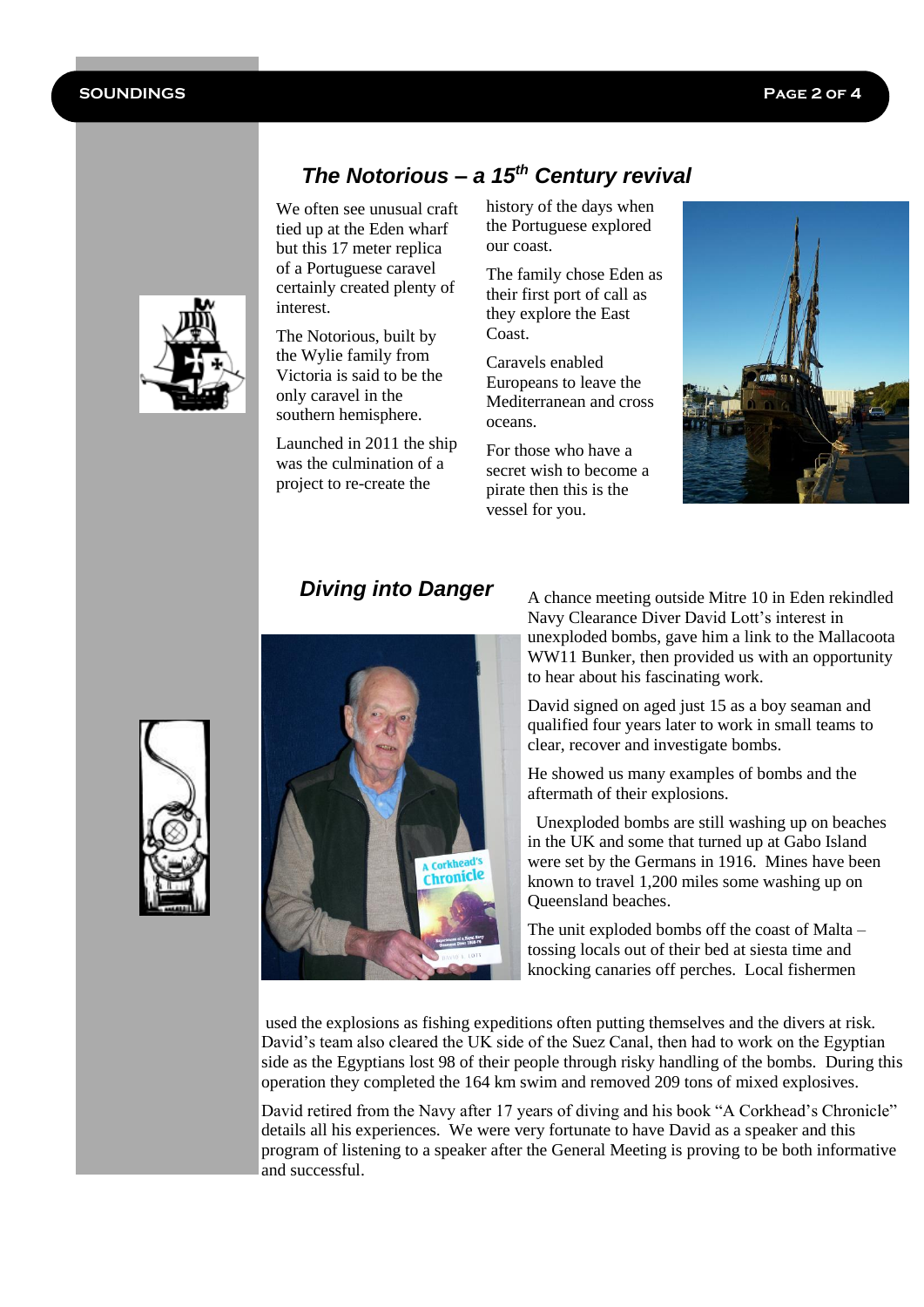#### **SOUNDINGS Page 3 of 4**

# *An Introduction to Annie*

Congratulations to three of our author members of Friends EKWM for writing stories based on family history. Beryl Gamble recently published her third book "Annie," a fictional story based on the life of her maternal Grandparents.

The book was launched at Art On Imlay and all of Beryl's books can be

purchased there.

Amanda Midlam won an award from the Magnet to commemorate Anzac Day, again with a family story set in wartime. She kindly donated her prize to the Eden RSL.

Susie Sarah won third prize at the PerfEx Literary Awards for a memoir about the birth of her mother. She then donated her prize to the Eden Library. Susie's books are available at EKWM.



Beryl Gamble pictured here with Jack Dickenson who launched her book Annie.

## *Landscaping with Friends*

Keep your eyes on the Albert Terrace Garden in front of the Cavalcade Wall. EKWM Friends have prepared and planted it with a selection of bird attracting hardy natives. Many thanks to Celia Hannan, Margaret Sheaves and Glenda Wood for their hard work which is now bearing some blooms. A seat has also been installed at the end of the path. Thanks to Jack Dickinson and Jeff Swane for their work in finishing off this large project.

# *Captain Jolly's Records now in our system*

Jenny Drenkhahn has been hard at work for eight months transferring 244 records of marine surveys by Captain Dick Jolly into our mosaic system. This invaluable data provides us with a "roadworthy" of every commercial boat, including our fishing fleet, in Eden from the 1980's onwards for eighteen years.



 These records detail insurance recommendations by Dick on safety requirements for each boat – in the case of the Terrace Star tragedy Dick recommended that there needs

 to be a more comprehensive rescue system. Having all this data in our system now provides us with

information for researchers, historians and for use in Museum exhibitions.

 Captain Jolly was one of 40 salvage experts in the world. He went to sea when he was sixteen, and, when he attained his masters certificate went to the U.K to join the salvage tug industry.

He captained ocean going tugs towing dredges, oil rigs and obsolete war ships, and was Master of the Salviscount pictured behind him in this photograph.

During his career he supervised over 80 salvage jobs. He moved to Eden in the 1980's to take up the marine survey

position. He was a member of EKWM and very kindly donated much of his time, energy and expertise to the museum and of course these extremely detailed and informative records. Hi book "Wreck, Rescue and Salvage" is on the shelves in our Museum shop. Our thanks to Jenny for completing this arduous task and she now hands over the files to Chris Bingham who will scan all the photographs of the vessels into mosaic.